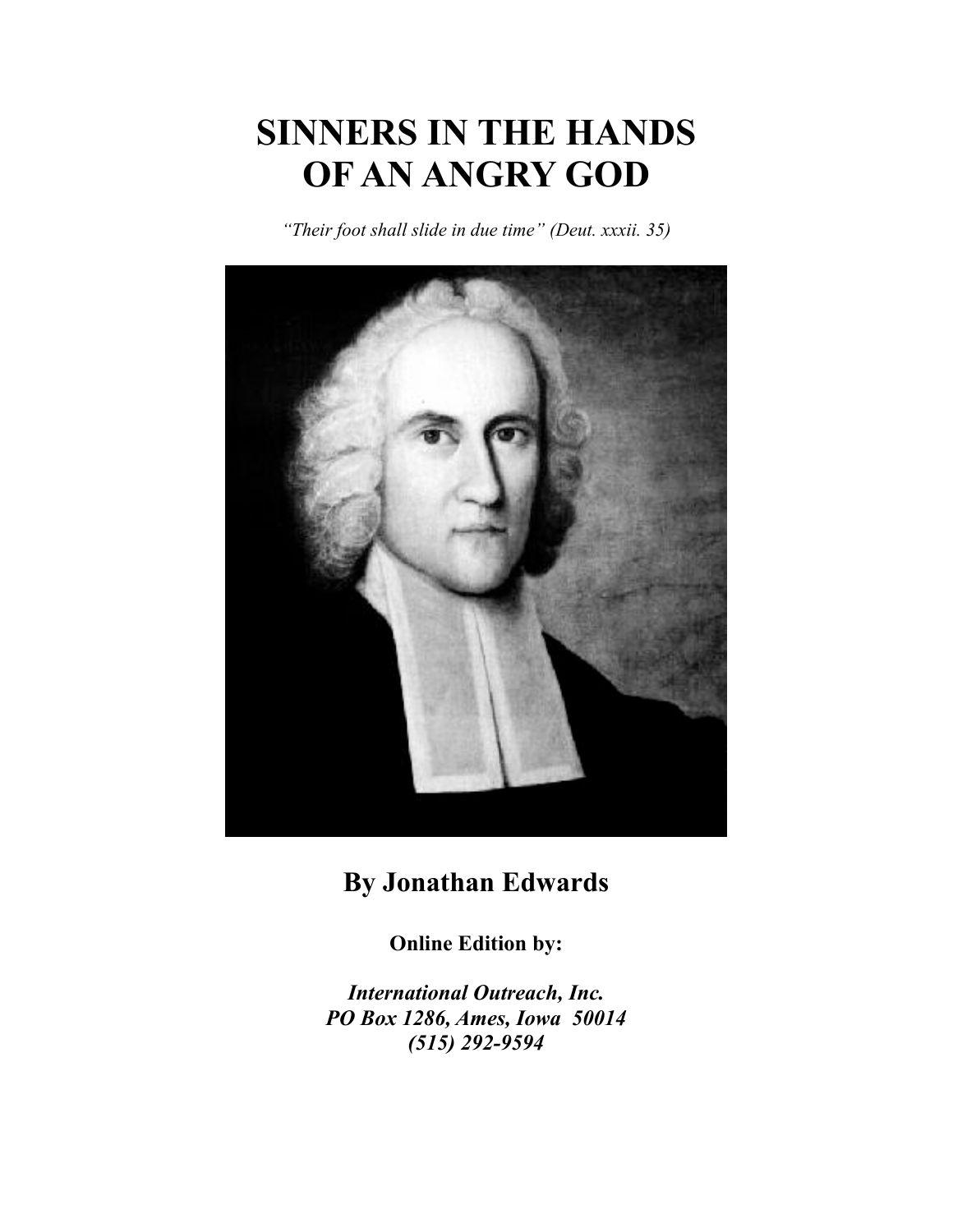### **SINNERS IN THE HANDS OF AN ANGRY GOD**

#### *Their foot shall slide in due time (Deut. xxxii. 35).*

 In this verse is threatened the vengeance of God on the wicked unbelieving Israelites, who were God's visible people, and who lived under the means of grace; but who, notwithstanding all God's wonderful works towards them, remained (as ver. 28.) void of counsel, having no understanding in them. Under all the cultivations of heaven, they brought forth bitter and poisonous fruit; as in the two verses next preceding the text. The expression I have chosen for my text, *Their foot shall slide in due time,* seems to imply the following doings, relating to the punishment and destruction to which these wicked Israelites were exposed.

 That they were always exposed to destru*ction;* as one that stands or walks in slippery places is always exposed to fall. This is implied in the manner of their destruction coming upon them, being represented by their foot sliding. The same is expressed, Psalm lxxiii. 18. "Surely thou didst set them in slippery places; thou castedst them down into destruction."

 2. It implies, that they were always exposed to sudden unexpected destruction. As he that walks in slippery places is every moment liable to fall, he cannot foresee one moment whether he shall stand or fall the next; and when he does fall, he falls at once without warning: Which is also expressed in Psalm lxxiii. 18, 19. "Surely thou didst set them in slippery places; thou castedst them down into destruction: How are they brought into desolation as in a moment!"

 3. Another thing implied is, that they are liable to fall *of themselves,* without being thrown down by the hand of another; as he that stands or walks on slippery ground needs nothing but his own weight to throw him down.

4. That the reason why they are not fallen already, and do not fall now, is only that God's appointed time is not come. For it is said, that when that due time, or appointed time comes, their *foot shall slide.* Then they shall be left to fall, as they are inclined by their own weight. God will not hold them up in these slippery places any longer, but will let them go; and then at that very instant, they shall fall into destruction; as he that stands on such slippery declining ground, on the edge of a pit, he cannot stand alone, when he is let go he immediately falls and is lost.

The observation from the words that I would now insist upon is this. "There is nothing that keeps wicked men at any one moment out of hell, but the mere pleasure of God." By the m*ere* pleasure of God, I mean his s*overeign* pleasure, his arbitrary will, restrained by no obligation, hindered by no manner of difficulty, any more than if nothing else but God's mere will had in the least degree, or in any respect whatsoever, any hand in the preservation of wicked men one moment.

The truth of this observation may appear by the following considerations.

There is no want of power in God to cast wicked men into hell at any moment. Men's hands cannot be strong when God rises up. The strongest have no power to resist him, nor can any deliver out of his hands.—He is not only able to cast wicked men into hell, but he can most easily do it. Sometimes an earthly prince meets with a great deal of difficulty to subdue a rebel, who has found means to fortify himself, and has made himself strong by the numbers of his followers. But it is not so with God. There is no fortress that is any defence from the power of God. Though hand join in hand, and vast multitudes of God's enemies combine and associate themselves, they are easily broken in pieces. They are as great heaps of light chaff before the whirlwind; or large quantities of dry stubble before devouring flames. We find it easy to tread on and crush a worm that we see crawling on the earth; so it is easy for us to cut or singe a slender thread that any thing hangs by: thus easy is it for God, when he pleases, to cast his enemies down to hell.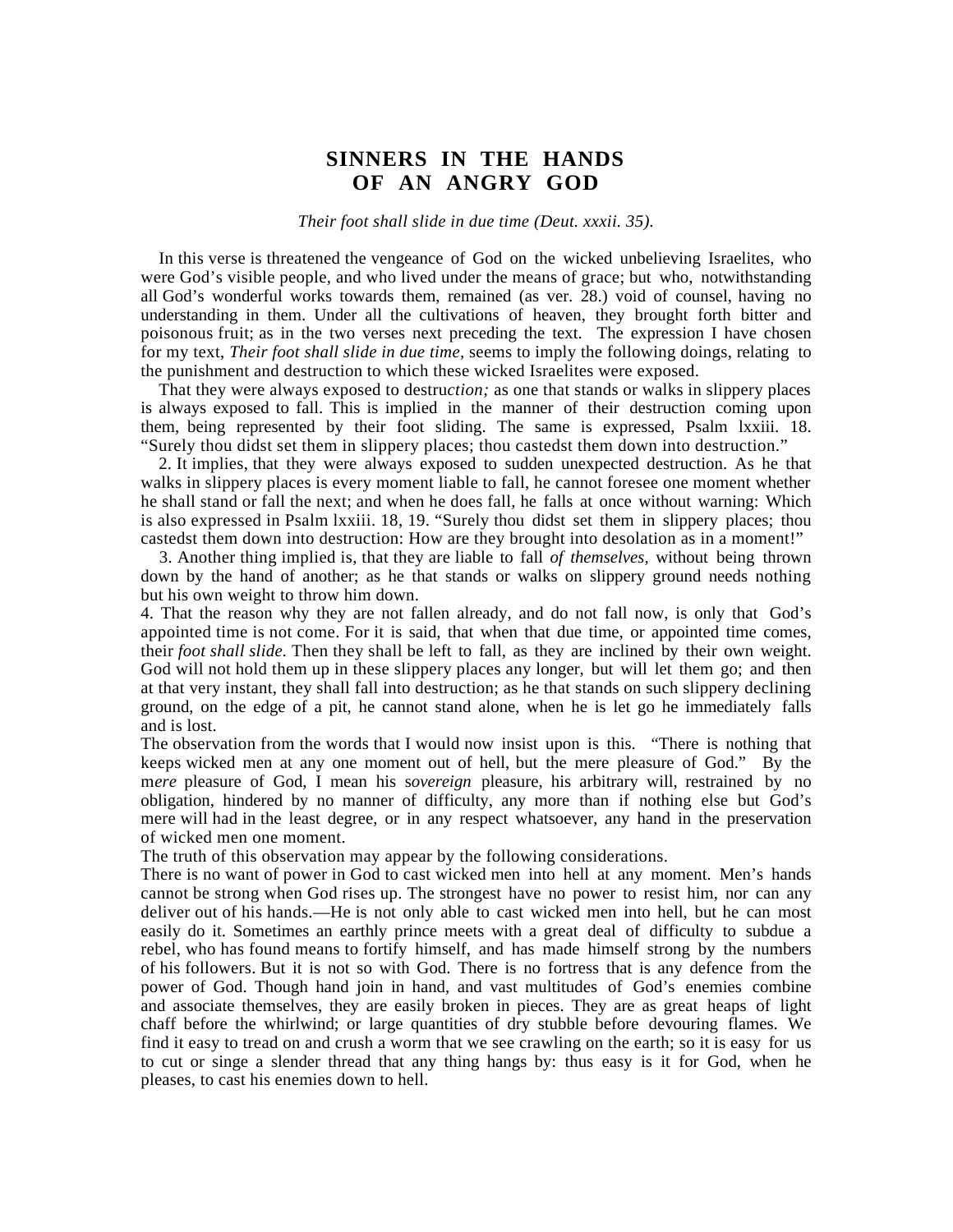What are we, that we should think to stand before him, at whose rebuke the earth trembles, and before whom the rocks are thrown down? They deserve to be cast into hell; so that divine justice never stands in the way, it makes no objection against God's using his power at any moment to destroy them. Yea, on the contrary, justice calls aloud for an infinite punishment of their sins. Divine justice says of the tree that brings forth such grapes of Sodom, "Cut it down, why cumbereth it the ground?" Luke xiii. 7. The sword of divine justice is every moment brandished over their heads, and it is nothing but the hand of arbitrary mercy, and God's mere will,  $<sub>1</sub>$  hat holds it back.</sub>

3. They are already under a sentence of c*ondemna*tion to hell. They do not only justly deserve to be cast down thither, but the sentence of the law of God, that eternal and immutable rule of righteousness that God has fixed between him and mankind, is gone out against them, and stands against them; so that they are bound over already to hell. John iii. 18. "He that believeth not is condemned already." So that every unconverted man properly belongs to hell; that is his place; from thence he is, John viii. 23. "Ye are from beneath." And thither be is bound; it is the place that justice, and God's word, and the sentence of his unchangeable law assign to him.

4. They are now the objects of that very same *anger* and wrath of God, that is expressed in the torments of hell. And the reason why they do not go down to hell at each moment, is not because God, in whose power they are, is not then very angry with them; as he is with many miserable creatures now tormented in hell, who there feel and bear the fierceness of his wrath. Yea, God is a great deal more angry with great numbers that are now on earth: yea, doubtless, with many that are now in this congregation, who it may be are at ease, than he is with many of those who are now in the flames of hell.

So that it is not because God is unmindful of their wickedness, and does not resent it, that he does not let loose his hand and cut them off. God is not altogether such an one as themselves, though they may imagine him to be so. The wrath of God burns against them, their damnation does not slumber; the pit is prepared, the fire is made ready, the furnace is now hot, ready to receive them; the flames do now rage and glow. The glittering sword is whet, and held over them, and the pit hath opened its mouth under them.

5. The devil stands ready to fall upon them, and seize them as his own, at what moment God shall permit him. They belong to him; he has their souls in his possession, and under his dominion. The scripture represents them as his goods, Luke xi. 12. The devils watch them; they are ever by them at their right hand; they stand waiting for them, like greedy hungry lions that see their prey, and expect to have it, but are for the present kept back. If God should withdraw his hand, by which they are restrained, they would in one moment fly upon their poor souls. The old serpent is gaping for them; hell opens its mouth wide to receive them; and if God should perrnit it, they would be hastily swallowed up and lost.

6. There are in the souls of wicked men those hellish *principles* reigning, that would presently kindle and flame out into hell fire, if it were not for God's restraints. There is laid in the very nature of carnal men, a foundation for the torments of hell. There are those corrupt principles, in reigning power in them, and in full possession of them, that are seeds of hell fire. These principles are active and powerful, exceeding violent in their nature, and if it were not for the restraining hand of God upon them, they would soon break out, they would flame out after the same manner as the same corruptions, the same enmity does in the hearts of damned souls, and would beget the same torments as they do in them. The souls of the wicked are in scripture compared to the troubled sea, Isa. lvii. 20. For the present, God restrains their wickedness by his mighty power, as he does the raging waves of the troubled sea, saying, "Hitherto shalt thou come, but no further;" but if God should withdraw that restraining power, it would soon carry all before it. Sin is the ruin and misery of the soul; it is destructive in its nature; and if God should leave it without restraint, there would need nothing else to make the soul perfectly miserable. The corruption of the heart of man is immoderate and boundless in its fury; and while wicked men live here, it is like fire pent up by God's restraints, whereas if it were let loose, it would set on fire the course of nature; and as the heart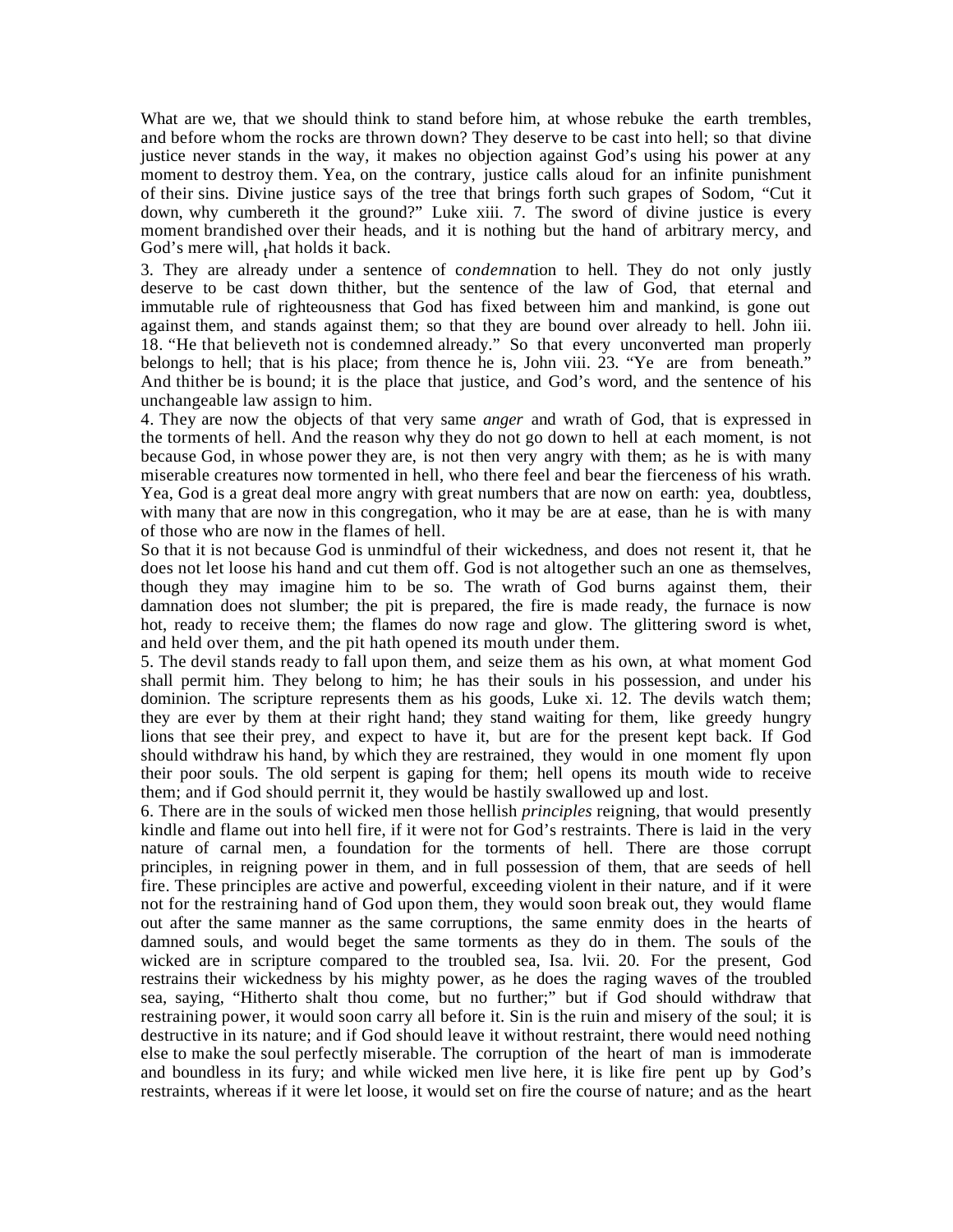is now a sink of sin, so if sin was not restrained, it would immediately turn the soul into a fiery oven, or a furnace of fire and brimstone.

7. It is no security to wicked men for one moment, that there are no visible means of death at hand. It is no security to a natural man, that he is now in health, and that he does not see which way he should now immediately go out of the world by any accident, and that there is no visible danger in any respect in his circumstances. The manifold and continual experience of the world in all ages, shows this is no evidence, that a man is not on the very brink of eternity, and that the next step will not be into another world. The unseen, unthought-of ways and means of persons going suddenly out of the world are innumerable and inconceivable. Unconverted men walk over the pit of hell on a rotten covering, and there are innumerable places in this covering so weak that they will not bear their weight, and these places are not seen. The arrows of death fly unseen at noon-day; the sharpest sight cannot discern them. God has so many different unsearchable ways of taking wicked men out of the world and sending them to hell,that there is nothing to make it appear, that God had need to be at the expence of a miracle, or go out of the ordinary course of his providence, to destroy any wicked nian, at any moment. All the means that there are of sinners going out of the world, are so in God's hands, and so universally and absolutely subject to his power and determination, that it does not depend at all the less on the mere will of God, whether sinners shall at any moment go to hell, than if means were never made use of, or at all concerned in the case.

8. Natural men's prudence and care to preserve their own lives, or the care of others to preserve them, do not secure them a moment. To this, divine providence and universal experience do also bear testimony. There is this clear evidence that men's own wisdom is no security to them from death; that if it were otherwise we should see some difference between the wise and politic men of the world, and others, with regard to their liableness to early and unexpected death: but how is it in fact? Eccles. ii. 16. "How dieth the wise man? even as the fool."

9. All wicked men's pains and contri*vance* which they use to escape hell, while they continue to reject Christ, and so remain wicked men, do not secure them from hell one moment. Almost every natural man that hears of hell, flatters himself that he shall escape it; he depends upon himself for his own security; he flatters himself in what he has done, in what he is now doing, or what he intends to do. Every one lays out matters in his own mind how he shall avoid damnation, and flatters himself that he contrives well for himself, and that his schemes will not fail. They hear indeed that there are but few saved, and that the greater part of men that have died heretofore are gone to hell; but each one imagines that he lays out matters better for his own escape than others have done. He does not intend to come to that place of torment; he says within himself, that he intends to take effectual care, and to order matters so for himself as not to fail.

But the foolish children of men miserably delude themselves in their own schemes, and in confidence in their own strength and wisdom; they trust to nothing but a shadow. The greater part of those who heretofore have lived under the same means of grace, and are now dead, are undoubtedly gone to hell; and it was not because they were not as wise as those who are now alive: it was not because they did not lay out matters as well for themselves to secure their own escape. If we could speak with them, and inquire of them, one by one, whether they expected, when alive, and when they used to hear about hell ever to be the subects of that misery: we doubtless, should hear one and another reply, "No, I never intended to come here: I had laid out matters otherwise in my mind; I thought I should contrive well for myself: I thought my scheme good. I intended to take effectual care; but it came upon me unexpected; I did not look for it at that time, and in that manner; it came as a thief: Death outwitted me: God's wrath was too quick for me. Oh, my cursed foolishness! I was flattering myself, and pleasing myself with vain dreams of what I would do hereafter; and when I was saying, Peace and safety, then suddenly destruction came upon me.

10. God has laid himself under *no obligation, by any promise to keep* any natural man out of hell one moment. God certainly has made no promises either of eternal life, or of any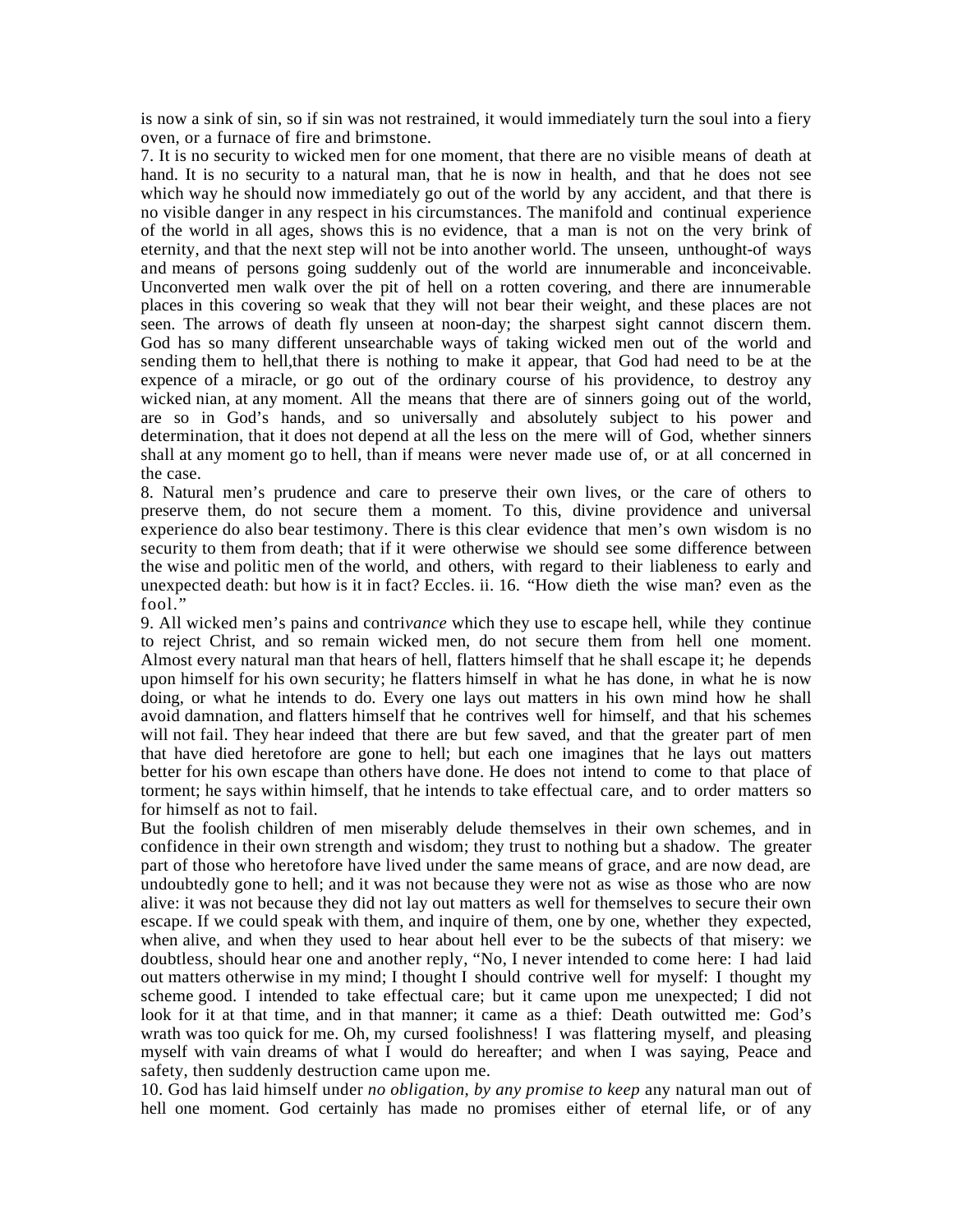deliverance or preservation from eternal death, but what are contained in the covenant of grace, the promises that are given in Christ, in whom all the promises are yea and amen. But surely they have no interest in the promises of the covenant of grace who are not the children of the covenant, who do not believe in any of the promises, and have no interest in the Mediator of the covenant.

So that, whatever some have imagined and pretended about promises made to natural men's earnest seeking and knocking, it is plain and manifest, that whatever pains a natural man takes in religion, whatever prayers he makes, till he believes in Christ, God is under no manner of obligation to keep him a moment from eternal destruction.

So that, thus it is that natural men are held in the hand of God, over the pit of hell; they have deserved the fiery pit, and are already sentenced to it; and God is dreadfully provoked, his anger is as great towards them as to those that are actually suffering the executions of the fierceness of his wrath in hell, and they have done nothing in the least to appease or abate that anger, neither is God in the least bound by any promise to hold them up one moment; the devil is waiting for them, hell is gaping for them, the flames gather and flash about them, and would fain lay hold on them, and swallow them up; the fire pent up in their own hearts is struggling to break out: and they have no interest in any Mediator, there are no means within reach that can be any security to them. In short, they have no refuge, nothing to take hold of, all that preserves them every moment is the mere arbitrary will, and uncovenanted, unobliged forbearance of an incensed God.

#### APPLICATION

The use of this awful subject may be for awakening unconverted persons in this congregation. This that you have heard is the case of every one of you that are out of Christ.—That world of misery, that lake of burning brimstone, is extended abroad under you. There is the dreadful pit of the glowing flames of the wrath of God; there is hell's wide gaping mouth open; and you have nothing to stand upon, nor any thing to take hold of, there is nothing between you and hell but the air; it is only the power and mere pleasure of God that holds you up.

You probably are not sensible of this; you find you are kept out of hell, but do not see the hand of God in it; but look at other things, as the good state of your bodily constitution, your care of your own life, and the means you use for your own preservation. But indeed these things are nothing; if God should withdraw his band, they would avail no more to keep you from falling, than the thin air to hold up a person that is suspended in it.

Your wickedness makes you as it were heavy as lead, and to tend downwards with great weight and pressure towards hell; and if God should let you go, you would immediately sink and swiftly descend and plunge into the bottomless gulf, and your healthy constitution, and your own care and prudence, and best contrivance, and all your righteousness, would have no more influence to uphold you and keep you out of hell, than a spider's web would have to stop a falling rock. Were it not for the sovereign pleasure of God, the earth would not bear you one moment; for you are a burden to it; the creation groans with you; the creature is made subject to the bondage of your corruption, not willingly; the sun does not willingly shine upon you to give you light to serve sin and Satan; the earth does not willingly yield her increase to satisfy your lusts; nor is it willingly a stage for your wickedness to be acted upon; the air does not willingly serve you for breath to maintain the flame of life in your vitals, while you spend your life in the service of God's enemies. God's creatures are good, and were made for men to serve God with, and do not willingly subserve to any other purpose, and groan when they are abused to purposes so directly contrary to their nature and end. And the world would spew you out, were it not for the sovereign hand of him who hath subjected it in hope. There are black clouds of God's wrath now hanging directly over your heads, full of the dreadful storm, and big with thunder; and were it not for the restraining hand of God, it would immediately burst forth upon you. The sovereign pleasure of God, for the present, stays his rough wind; otherwise it would come with fury, and your destruction would come like a whirlwind, and you would be like the chaff of the summer threshing floor.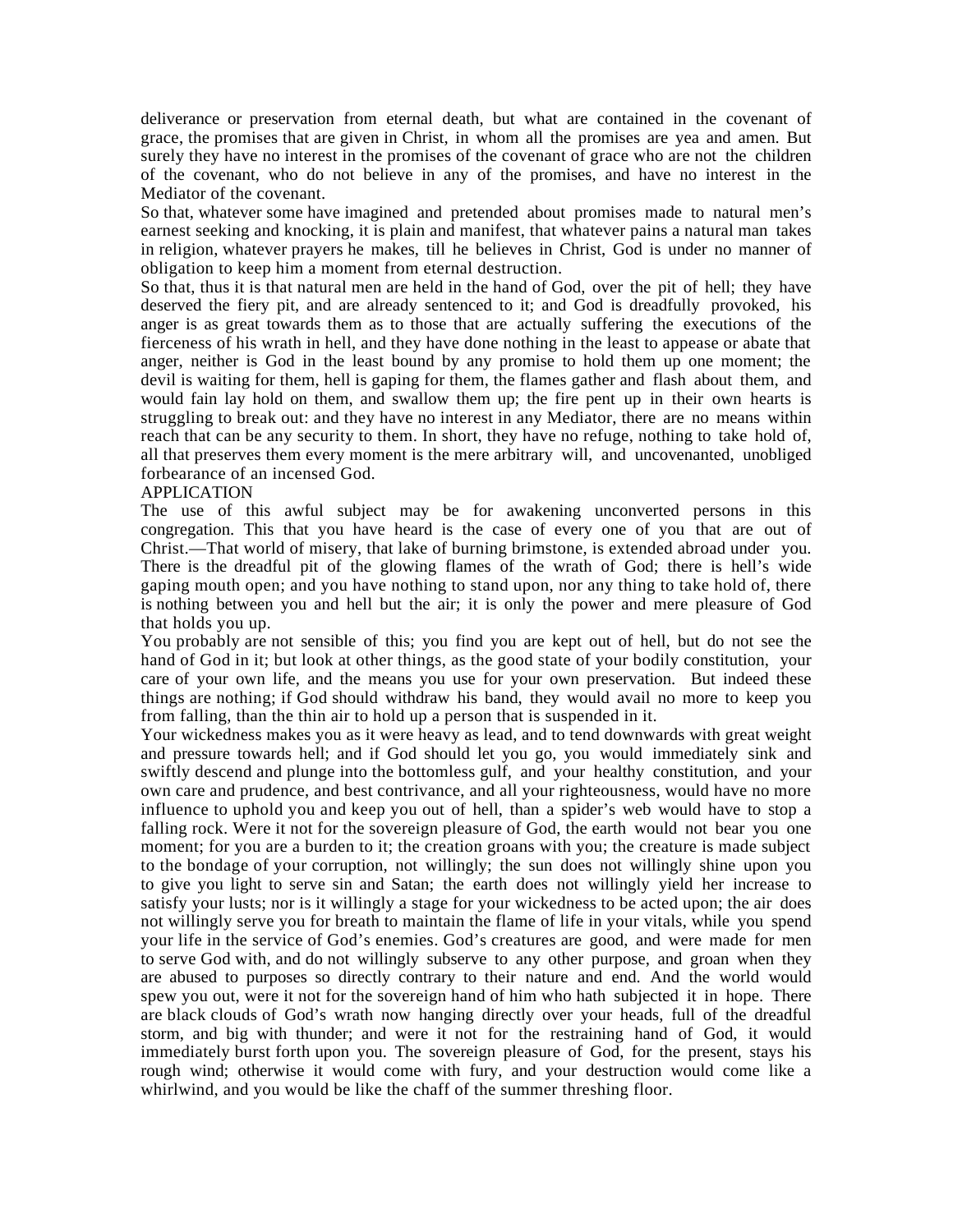The wrath of God is like great waters that are dammed for the present; they increase more and more, and rise higher and higher, till an outlet is given; and the longer the stream is stopped, the more rapid and mighty is its course, when once it is let loose. It is true, that judgment against your evil works has not been executed hitherto; the floods of God's vengeance have been withheld; but your guilt in the mean time is constantly increasing, and you are every day treasuring up more wrath; the waters are constantly rising, and waxing more and more mighty; and there is nothing but the mere pleasure of God, that holds the waters back, that are unwilling to be stopped, and press hard to go forward. If God should only withdraw his hand from the flood-gate, it would immediately fly open, and the fiery floods of the fierceness and wrath of God, would rush forth with inconceivable fury, and would come upon you with omnipotent power; and if your strength were ten thousand times greater than it is, yea, ten thousand times greater than the strength of the stoutest, sturdiest devil in hell, it would be nothing to withstand or endure it.

The bow of God's wrath is bent, and the arrow made ready on the string, and justice bends the arrow at your heart, and strains the bow, and it is nothing but the mere pleasure of God, and that of an angry God, without any promise or obligatioti at all, that keeps the arrow one moment from being made drunk with your blood. Thus all you that never passed under a great change of heart,

by the mighty power of the Spirit of God upon your souls; all you that were never born again, and made new creatures, and raised from being dead in sin, to a state of new, and before altogether unexperienced light and life, are in the hands of an angry God. However you may have reformed your life in many things, and may have had religious affections, and may keep up a form of religion in your families and closets, and in the house of God, it is nothing but his mere pleasure that keeps you from being this moment swallowed up in everlasting destruction. However unconvinced you may now be of the truth of what you hear, by and by you will be fully convinced of it. Those that are gone from being in the like circumstances with you, see that it was so with them; for destruction came suddenly upon most of them; when they expected nothing of it, and while they were saying, Peace and safety: now they see, that those things on which they depended for peace and safety, were nothing but thin air and empty shadows.

The God that holds you over the pit of hell, much as one holds a spider, or some loathsome insect over the fire, abhors you, and is dreadfully provoked: his wrath towards you burns like fire; he looks upon you as worthy of nothing else, but to be cast into the fire; he is of purer eyes than to bear to have you in his sight; you are ten thousand times more abominable in his eyes, than the most hateful venomous serpent is in ours. You have offended him infinitely more than ever a stubborn rebel did his prince; and yet it is nothing but his hand that holds you from falling into the fire every moment. It is to be ascribed to nothing else, that you did not go to hell the last night; that you was suffered to awake again in this world, after you closed your eyes to sleep. And there is no other reason to be given, why you have not dropped into hell since you arose in the morning, but that God's hand has held you up. There is no other reason to be given why you have not gone to hell, since you have sat here in the house of God, provoking his pure eyes by your sinful wicked manner of attending his solemn worship. Yea, there is nothing else that is to be given as a reason why you do not this very moment drop down into hell.

O sinner! Consider the fearful danger you are in: it is a great furnace of wrath, a wide and bottomless pit, full of the fire of wrath, that you are held over in the hand of that God, whose wrath is provoked and incensed as much against you, as against many of the damned in hell. You hang by a slender thread, with the flames of divine wrath flashing about it, and ready every moment to singe it, and burn it asunder; and you have no interest in any Mediator, and nothing to lay hold of to save yourself, nothing to keep off the flames of wrath, nothing of your own, nothing that you ever have done, nothing that you can do, to induce God to spare you one moment. And consider here more particularly

1. Whose wrath it is: it is the wrath of the infinite God. If it were only the wrath of man, though it were of the most potent prince, it would be comparatively little to be regarded. The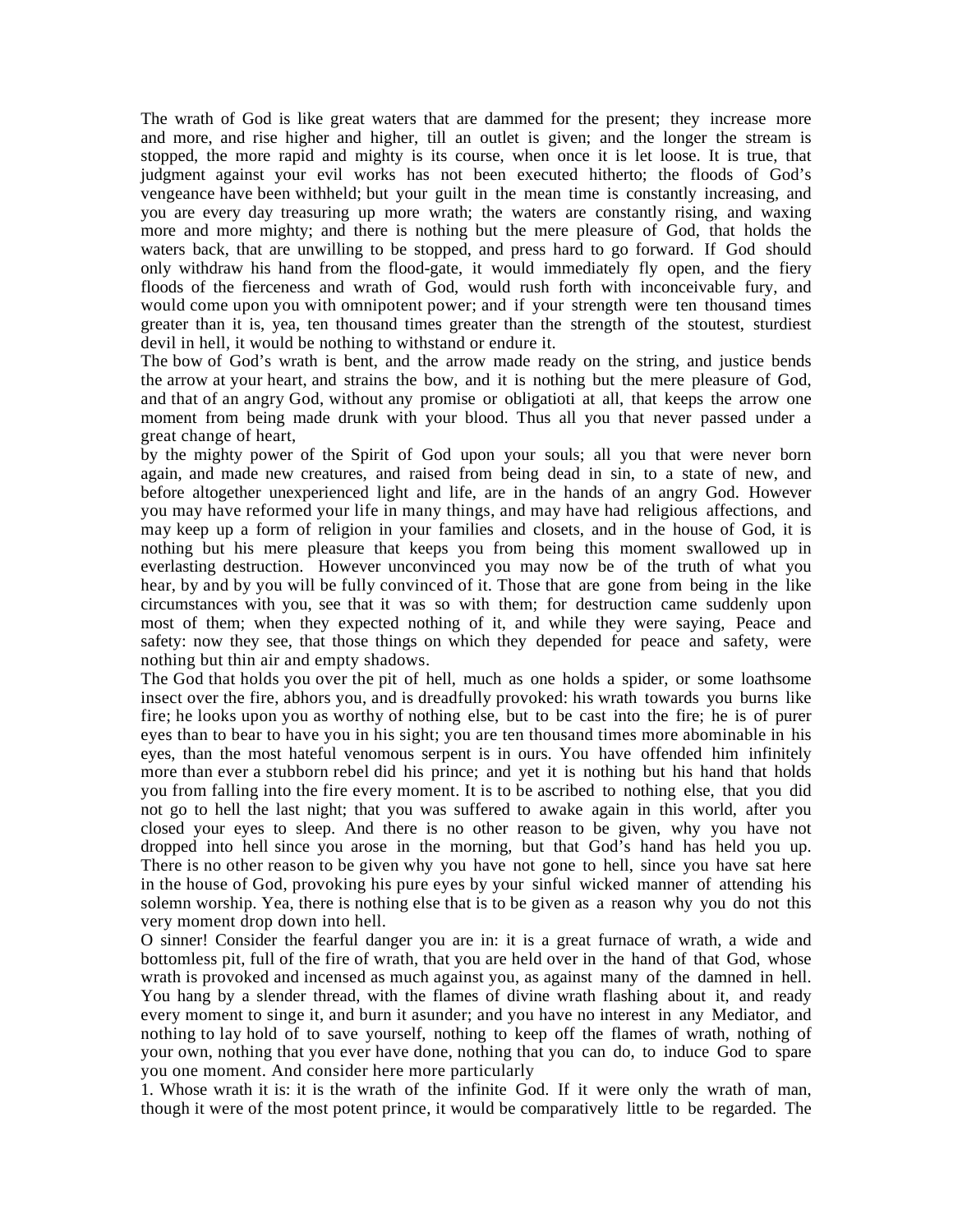wrath of kings is very much dreaded, especially of absolute monarchs, who have the possessions and lives of their subjects wholly in their power, to be disposed of at their mere will. Prov. xx. 2. "The fear of a king is as the roaring of a lion: Whoso provoketh him to anger, sinneth against his own soul." The subject that very much enrages an arbitrary prince, is liable to suffer the most extreme torments that human art can invent, or human power can inflict. But the greatest earthly potentates in their greatest majesty and strength, and when clothed in their greatest terrors, are but feeble, despicable worms of the dust, in comparison of the great and almighty Creator and King of heaven and earth. It is but little that they can do, when most enraged, and when they have exerted the utmost of their fury. All the kings of the earth, before God, are as grasshoppers; they are nothing, and less than nothing: both their love and their hatred is to be despised. The wrath of the great King of kings, is as much more terrible than theirs, as his majesty is greater. Luke xii. 4, 5. "And I say unto you, my friends, Be not afraid of them that kill the body, and after that, have no more that they can do. But I will forewarn you whom you shall fear: fear him, which after he hath killed, hath power to cast into hell: yea, I say unto you, Fear him."

2. It is the fierceness of his wrath that you are exposed to. We often read of the fury of God; as in Isaiah lix. 18. "According to their deeds, accordingly he will repay fury to his adversaries." So Isaiah lxvi. 15. "For behold, the Lord will come with fire, and wifh his chariots like a whirlwind, to render his anger with fury, and his rebuke with flames of fire." And in many other places. So, Rev. xix. 15, we read of "the wine press of the fierceness and wrath of Almighty God." The words are exceeding terrible. If it had only been said, "the wrath of God," the words would have implied that which is infinitely dreadful: but it is "the fierceness and wrath of God." The fury of God! the fierceness of Jehovah! Oh, how dreadful must that be! Who can utter or conceive what such expressions carry in them! But it is also "the fierceness and wrath of Almighty God." As though there would be a very great manifestation of his almighty power in what the fierceness of his wrath should inflict, as though omnipotence should be as it were enraged, and exerted, as men are wont to exert their strength in the fierceness of their wrath. Oh! then, what will be the consequence! What will become of the poor worms that shall suffer it! Whose hands can be strong? And whose heart can endure? To what a dreadful, inexpressible, inconceivable depth of misery must the poor creature be sunk who shall be the subject of this!

Consider this, you that are here present, that yet remain in an unregenerate state. That God will execute the fierceness of his anger, implies, that he will inflict wrath without any pity. When God beholds the ineffable extremity of your case, and sees your torment to be so vastly disproportioned to your strength, and sees how your poor soul is crushed, and sinks down, as it were, into an infinite gloom; he will have no compassion upon you, he will not forbear the executions of his wrath, or in the least lighten his hand; there shall be no moderation or mercy, nor will God then at all stay his rough wind; he will have no regard to your welfare, nor be at all careful lest you should suffer too much in any other sense, than only that you shall not suffer beyond what strict justice requires. Nothing shall be withheld, because it is so hard for you to bear. Ezek. viii. 18. "Therefore will I also deal in fury: mine eye shall not spare, neither will I have pity; and though they cry in mine ears with a loud voice, yet I will not hear them." Now God stands ready to pity you; this is a day of mercy; you may cry now with some encouragement of obtaining mercy. But when once the day of mercy is past, your most lamentable and dolorous cries and shrieks will be in vain; you will be wholly lost and thrown away of God, as to any regard to your welfare. God will have no other use to put you to, but to suffer misery; you shall be continued in being to no other end; for you will be a vessel of wrath fitted to destruction; and there will be no other use of this vessel, but to be filled full of wrath. God will be so far from pitying you when you cry to him, that it is said he will only "laugh and mock," Prov. i. 25, 26, &c.

How awful are those words, Isa. lxiii. 3, which are the words of the great God. "I will tread them in mine anger, and will trample them in my fury, and their blood shall be sprinkled upon my garments, and I will stain all my raiment." It is perhaps impossible to conceive of words that carry in them greater manifestations of these three things, vis. contempt, and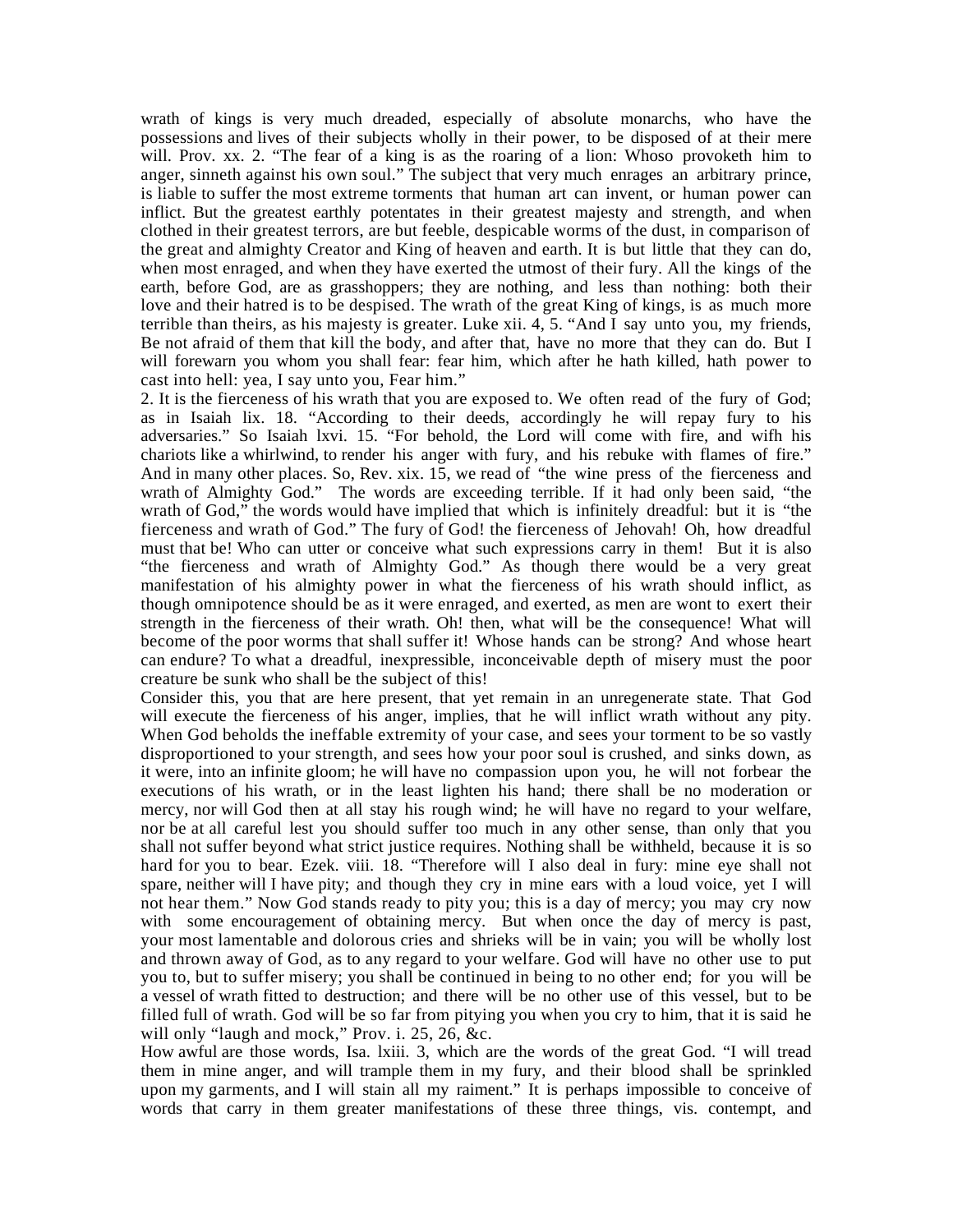hatred, and fierceness of indignation. If you cry to God to pity you, he will be so far from pitying you in your doleful case, or showing you the least regard or favour, that instead of that, he will only tread you under foot. And though he will know that you cannot bear the weight of omnipotence treading upon you, yet he will not regard that, but he will crush you under his feet without mercy; he will crush out your blood, and make it fly, and it shall be sprinkled on his garments, so as to stain all his raiment. He will not only hate you, but he will have you, in the utmost contempt: no place shall be thought fit for you, but under his feet to be trodden down as the mire of the streets.

*The misery you are exposed to is that which God will inflict to that end, that he might show* what that wrath of Jehovah is. God hath had it on his heart to show to angels and men, both how excellent his love is, and also how terrible his wrath is. Sometimes earthly kings have a mind to show how terrible their wrath is, by the extreme punishments they would execute on those that would provoke them. Nebuchadnezzar, that mighty and haughty monarch of the Chaldean empire, was willing to show his wrath when enraged with Shadrach, Meshech, and Abednego; and accordingly gave orders that the burning fiery furnace should be heated seven times hotter than it was before; doubtless, it was raised to the utmost degree of fierceness that human art could raise it. But the great God is also willing to show his wrath, and magnify his awful majesty and mighty power in the extreme sufferings of his enemies. Rom. ix. 22. "What if God, willing to show his wrath, and to make his power known, endure with much long-suffering the vessels of wrath fitted to destruction?" And seeing this is his design, and what he has determined, even to show how terrible the unrestrained wrath, the fury and fierceness of Jehovah is, he will do it to effect. There will be something accomplished and brought to pass that will be dreadful with a witness. When the great and angry God hath risen up and executed his awful vengeance on the poor sinner, and the wretch is actually suffering the infinite weight and power of his indignation, then will God call upon the whole universe to behold that awful majesty and mighty power that is to be seen in it. Isa. xxxiii. 12-14. "And the people shall be as the burnings of lime, as thorns cut up shall they be burnt in the fire. Hear ye that are far off, what I have done; and ye that are near, acknowledge my might. The sinners in Zion are afraid; fearfulness hath surprised the hypocrites," &c.

Thus it will be with you that are in an unconverted state, if you continue in it; the infinite might, and majesty, and terribleness of the omnipotent God shall be magnified upon you, in the ineffable strength of your torments. You shall be tormented in the presence of the holy angels, and in the presence of the Lamb; and when you shall be in this state of suffering, the glorious inhabitants of heaven shall go forth and look on the awful spectacle, that they may see what the wrath and fierceness of the Almighty is; and when they have seen it, they will fall down and adore that great power and majesty. Isa. lxvi. 23, 24. "And it shall come to pass, that from one new moon to another, and from one sabbath to another, shall all flesh come to worship before me, saith the Lord. And they shall go forth and look upon the carcasses of the men that have transgressed against me; for their worm shall not die, neither shall their fire be quenched, and they shall be an abhorring unto all flesh."

4. It is everlasting wrath. It would be dreadful to suffer this fierceness and wrath of Almighty God one moment; but you must suffer it to all eternity. There will be no end to this exquisite horrible misery. When you look forward, you shall see a long for ever, a boundless duration before you, which will swallow up your thoughts, and amaze your soul; and you will absolutely despair of ever having any deliverance, any end, any mitigation, any rest at all. You will know certainly that you must wear out long ages, millions of millions of ages, in wrestling and conflicting with this almighty merciless vengeance; and then when you have so done, when so many ages have actually been spent by you in this manner, you will know that all is but a point to what remains. So that your punishment will indeed be infinite. Oh, who can express what the state of a soul in such circumstances is! All that we can possibly say about it, gives but a very feeble, faint representation of it; it is inexpressible and inconceivable: For "who knows the power of God's anger?"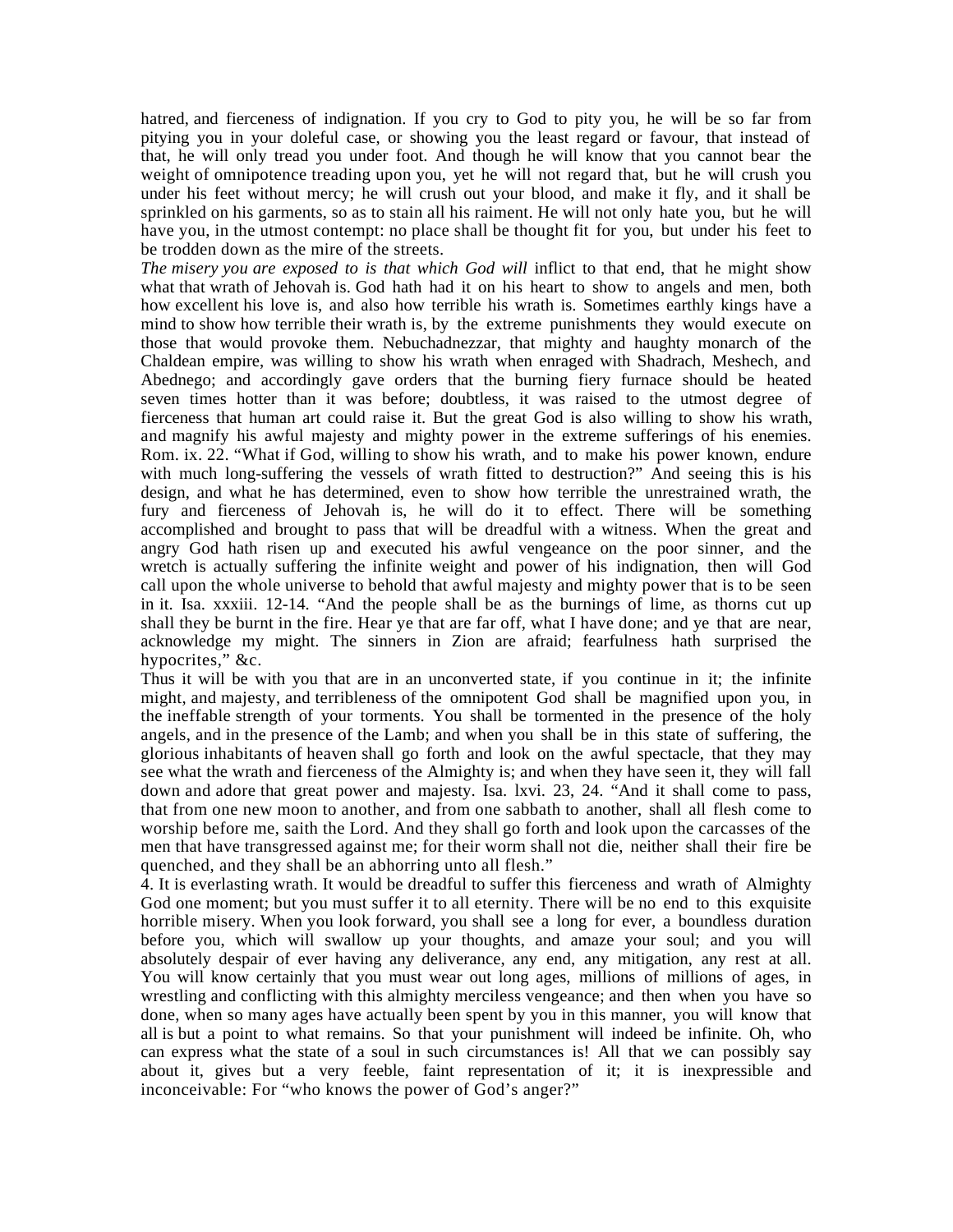How dreadful is the state of those that are daily and hourly in the danger of this great wrath and infinite misery! But this is the dismal case of every soul in this congregation that has not been born again, however moral and strict, sober and religious, they may otherwise be. Oh that you would consider it, whether you be young or old! There is reason to think, that there are many in this congregation now hearing this discourse, that will actually be the subjects of this very misery to all eternity. We know not who they are, or in what seats they sit, or what thoughts they now have. It may be they are now at ease, and hear all these things without much disturbance, and are now flattering themselves that they are not the persons, promising themselves that they shall escape. If we knew that there was one person, and but one, in the whole congregation, that was to be the subject of this misery, what an awful thing would it be to think of! If we knew who it was, what an awful sight would it be to see such a person! How might all the rest of the congregation lift up a lamentable and bitter cry over him! But, alas! instead of one, how many is it likely will remember this discourse in hell? And it would be a wonder, if some that are now present should not be in hell in a very short time, even before this year is out. And it would be no wonder if some persons, that now sit here, in some seats of this meeting-house, in health, quiet and secure, should be there before to-morrow morning. Those of you that finally continue in a natural condition, that shall keep out of hell longest will be there in a little time! your damnation does not slumber; it will come swiftly, and, in all probability, very suddenly upon many of you. You have reason to wonder that you are not already in hell. It is doubtless the case of some whom you have seen and known, that never deserved hell more than you, and that heretofore appeared as likely to have been now alive as you. Their case is past all hope; they are crying in extreme misery and perfect despair; but here you are in the land of the living and in the house of God, and have an opportuniry to obtain salvation. What would not those poor damned hopeless souls give for one day's opportunity such as you now enjoy!

And now you have an extraordinary opportunity, a day wherein Christ has thrown the door of mercy wide open, and stands in calling and crying with a loud voice to poor sinners; a day wherein many are flocking to him, and pressing into the kingdom of God. Many are daily coming from the east, west, north and south; many that were very lately in the same miserable condition that you are in, are now in a happy state, with their hearts filled with love to him who has loved them, and washed them from their sins in his own blood, and rejoicing in hope of the glory of God. How awful is it to be left behind at such a day! To see so many others feasting, while you are pining and perishing! To see so many rejoicing and singing for joy of heart, while you have cause to mourn for sorrow of heart, and howl for vexation of spirit! How can you rest one moment in such a condition? Are not your souls as precious as the souls of the people at Suffield\*, where they are flocking from day to day to Christ?

#### \* a town in the area

Are there not many here who have lived long in the world, and are not to this day born again? and so are aliens from the commonwealth of Israel, and have done nothing ever since they have lived, but treasure up wrath against the day of wrath? Oh, sirs, your case, in an especial manner, is extremely dangerous. Your guilt and hardness of heart is extremely great. Do you not see how generally persons of your years are passed over and left, in the present remarkable and wonderful dispensation of God's mercy? You had need to consider yourselves, and awake thoroughly out of sleep. You cannot bear the fierceness and wrath of the infinite God.—And you, young men, and young women, will you neglect this precious season which you now enjoy, when so many others of your age are renouncing all youthful vanities, and flocking to Christ? You especially have now an extraordinary opportunity; but if you neglect it, it will soon be with you as with those persons who spent all the precious days of youth in sin, and are now come to such a dreadful pass in blindness and hardness. And you, children, who are unconverted, do not you know that you are going down to hell, to bear the dreadful wrath of that God, who is now angry with you every day and every night? Will